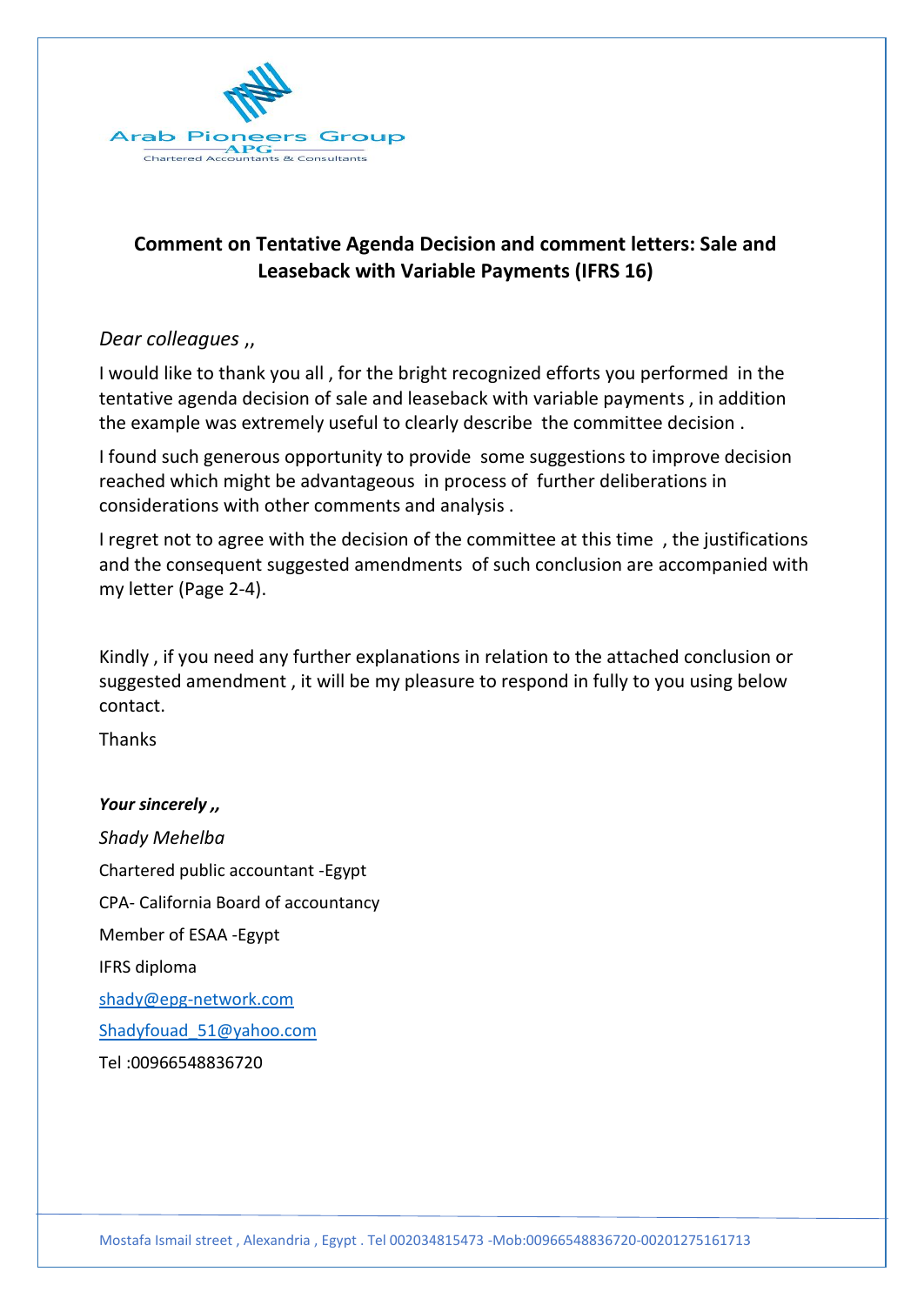

### **Basis of conclusion and suggested amendments :**

I do not agree with committee's decision , I think the committee's decision ignored IFRS 16 Par.27(b) and 28 in which lease liability' composition was determined at initial measurement to include only variable payments linked to rate or index at commencement of lease .

it was indicted in the committee decision "*the seller-lessee also recognizes a lease liability at the date of the transaction, even if all the payments for the lease are variable and do not depend on an index or rate. The initial measurement of the lease liability is a consequence of how the right-of-use asset is measured— and the gain or loss on the sale and leaseback transaction determined—"*

*Applying the previous paragraph Par.100(a) IFRS 16, although achieve its objective of measuring retained right of use of assets and gain to that extent but does not provide clear conclusion about the liability , in my opinion , such paragraph is not aligned with the workings of the example presented . the example's workings has one of its steps determined the right of use of assets using proportionate method based on present value of expected variable payments divided into FMV of PPE , accordingly the present value of expected payment ,which is the major part of composition of any lease liability , would have affected the measurement of right of use of assets and its outcome lease liability . while Par.100(a) focus on measuring of carrying value of right of use of asset which is transferred ,there is no direct criteria for measuring lease liability in such paragraph . in addition , the resulted lease liability is not expected to differ from the PV of expected payment of lease , no other event or condition make it logic that lease liability will be different from criteria stated in Par.27(b)which represent the general rule for measurement of lease liability. In consequence, the inclusion of expected variable payments is indirectly affect the liability ,and if not , then we have to conclude that 450,000 consist of right of use of asset and part of gain unrecognized , while depending on that hypothetical assumption , will need to consider the different accounting behavior of both accounts .* 

*if we consider the present value of expected variable payment of lease in context of determination of right of use of asset( as committee concluded it is a consequence of retained right od use of asset ) , this will be a contradiction of unit of account concept as The use of present value of expected variable payments and lease liability as a unit of accounts does have the same characteristics . it is an obligation which assumes time value of money and represent obligation with two types of change interest expense and payment cashflow . although it is in exchange of measured right of use of asset in context of what is retained by seller lessee , it reflects payment considerations for the right of use of asset and interest due to time value of money (i.e same common economic characteristics and pattern of expiration are reflected for both lease liability and the PV of variable payments ) . Accordingly treating that liability differently from normal lease liability, taking in considerations assumption of calculation of such liability as a consequence of right of use of asset , will not be aligned with*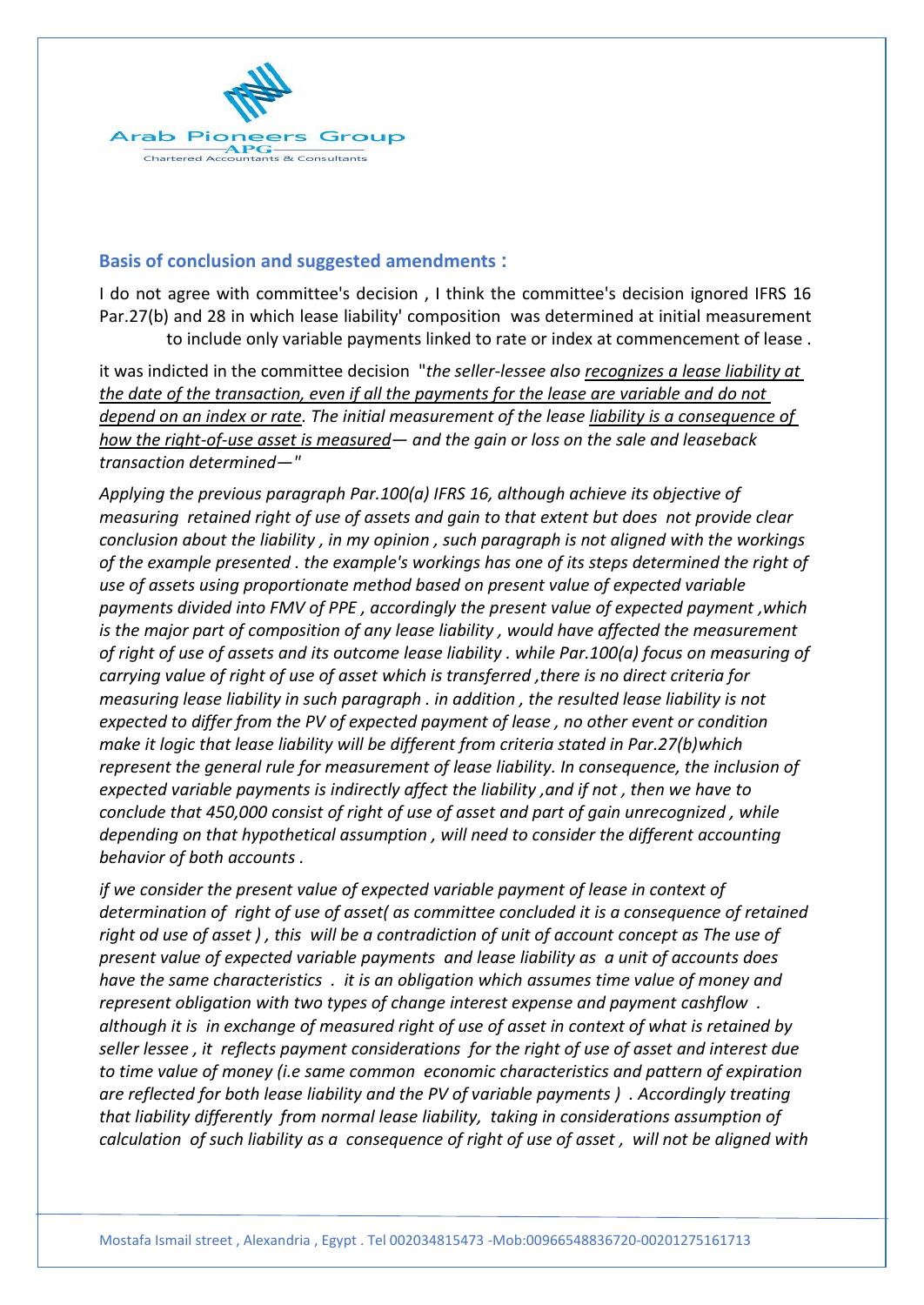

*Framework and the associated unit of account concept of this liability (conceptual Framework for financial reporting issued March 2018 , Par 4.51(ii),(iii) )*

*in addition , As a consequence in Subsequent to measurement , in case of asset suspension from operation , no revenues will be generated from the asset and in this case lease liability modification which not represent separate lease , it will be accounted for using Par .45-46 , and impairment may be indicated under Par.30 " cost model" . As a result, the effect of capitalizing lease liability and corresponding right of use of asset will not represent the substance of the transaction by recognition of gain when liability extinguished and impairment of asset .Instead ,i suggest that the variable rent payment is recognized as expense when incur since it is not linked to index or rate . This will be aligned with Par. 38 (b) . In addition , Recognition of expense will be faithfully representing the lease substance when asset performance is nill then no expense or revenues are expected to be recognized cause rent expense is linked to usage of asset . rent expense is will be recognized only when performance of related asset generates revenues. From my point of view , this is better achieve matching .* 

*As an alternative , in conjunction with the framework of financial reporting , Par 4.53 Sometimes, both rights and obligations arise from the same source. For example, some contracts establish both rights and obligations for each of the parties. If those rights and obligations are interdependent and cannot be separated, they constitute a single inseparable asset or liability form a single unit of account , accordingly if committee determined liability as consequence of measuring retained asset , another conclusion will have come to minds as a consequence .*

*Nevertheless, The related part of unit of account which represent right of use of asset may not relate to the liability as it relates to rights from the asset remaining as a consequence of sale , both accounts still relate to one of source of transaction . In addition , rights and obligations are interdependent of both parties and cannot be separated ,accordingly , suggestion may be concluded that only liability or asset shall be recognized, and accordingly single inseparable asset or liability is presented.*

*So that , I suggest that the liability is recognized only when satisfy recognition criteria of financial liability(IFRS 9) to extent of right of use of asset retained (not transferred) , if not align with criteria of Par.27. In addition , entity may elect not to defer unrecognized gain ( reduce right of use of asset to extent of that amount ).*

*In so far , This will Align partially with ( Par 103(a)) ,as liability can be measured to extent of those untransferable rights of use not subject to sale (i.e excess of considerations received over transferable rights and gain either recognized or deferred ).*

*In case of variable payments , degree of uncertainty may impact recognition , so associated asset and liabilities due to uncertainty may depend on same uncertainty and offsetting may be justifiable in such case .* 

*I think committee may consider in further deliberations , other cases which affect whether sale and lease back in substance is a financial liability , especially when we consider that IFRS 15 consider only some circumstances that may affect sale and lease back , these cases most likely depend on factors such as repurchase agreement and was not clear regard impacts of other*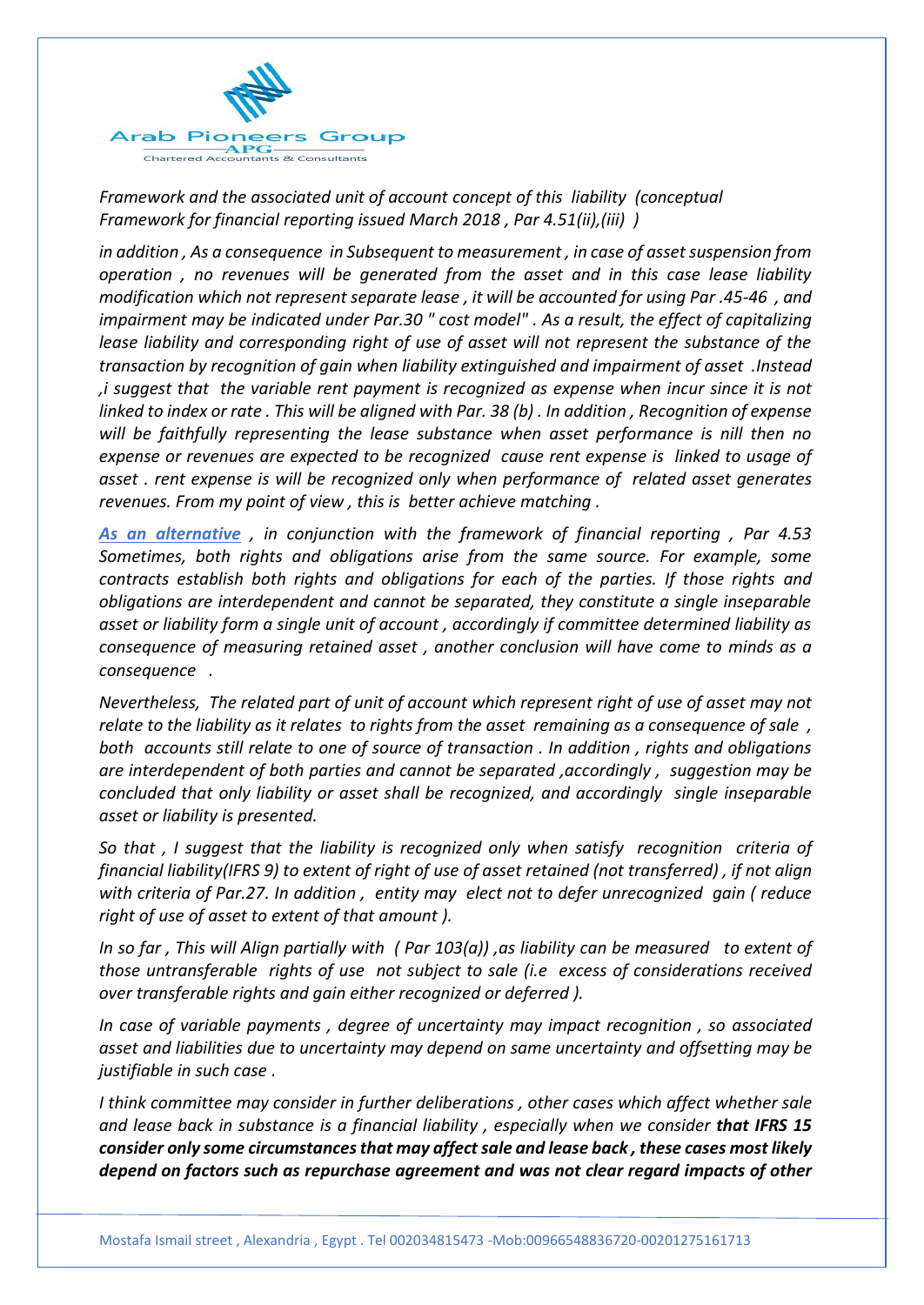

*factors of lease back agreement such as lease term in relation to asset useful life or PV's sustainability in subject to FV (i.e instead , if PV of expected variable payment was 1,350,000 which would represent 75% of FMV ) and lease back is classified as finance lease .* 

### *In accordance to aforementioned criteria of measuring such liability as financial liability , the following is suggested criteria to measure such financial liability and gain :*

*The gain of sale attribute to derecognition of asset which satisfy IFRS 15 criteria subject to IAS 16 Par 68 which refer to IFRS 16 will be appropriately recognized , as in context of IFRS 16 Par. 100 it is required to recognize gain or loss from sale that attribute to rights transferred . The remaining portion which is not satisfying gain recognition criteria (deferred), will be treated as financial liability, by the difference between cash and right of use of asset over the asset 's CV and gain deferred& recognized amounted 450,000( 1,800,000-1,350,000)* 

*Accordingly , the amount represent excess of FMV and right od use retained interest over Asset's CV and which cannot be seen as gain or represent deferred gain (not sustained through consideration attribute to part transferred) shall be recognized as financial liability in line with Par 103 (a) . (i.e when part of rights does not satisfy the sale in accordance to IFRS 15 " the seller-lessee shall continue to recognize the transferred asset and shall recognize a financial liability equal to the transfer proceeds " .* 

- *(a) The right of use of assets retained proportionately calculated as apart from CV as the committee's example indicated 250,000 .*
- *(b) The gain should be recognized by the difference between the net disposal proceeds and the carrying amount of the item .the attribute proceeds to sale shall be determined proportionately by reference to transferred right /total rights (FMV )1800000\* 1350,000/1,800,000 = 1350,000*
- *(c) Accordingly ,gain's ceiling isrecognized subject to difference between sale's attributable consideration and CV = (1350,000-1000,000 CV ) = 350,000.*
- *(d) The remaining deferred gain 250,000(600,000-350,000) This reflect prudence rather than using gain over transferred portion of carrying value proportionately*
- *(e) The lease liability is recognized to extent of excess of considerations received over asset's CV , recognized, and deferred gain (1800,000+250000 (right of use of asset)- 1000,000-250,0000-350000) 450,000.*

#### *The suggested journal entry:*

| <i>1800,000</i> |
|-----------------|
|                 |

*Dr. right of use of asset 250,000*

| Cr Asset | 1000,000 |
|----------|----------|
| Cr gain  | 350,000  |

- *\* Cr. deferred gain 250,000*
	- *Cr lease liability 450,000*
- *Entity may elect to offset such deferred gain to right of use of asset in case of expected variable payment*

Mostafa Ismail street , Alexandria , Egypt . Tel 002034815473 -Mob:00966548836720-00201275161713